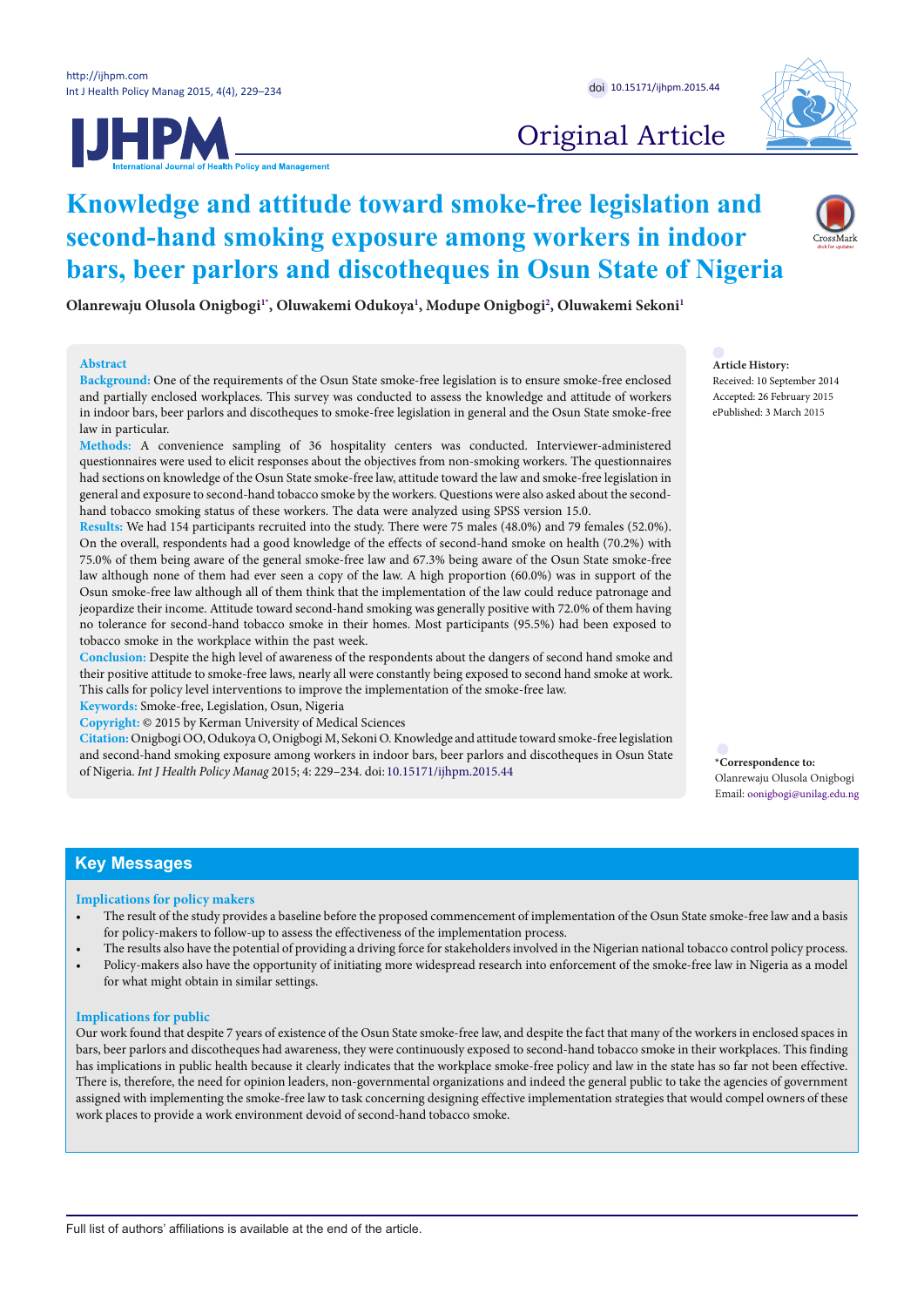## **Background**

Second-Hand Smoke (SHS) is of great concern to hospitality workers who are exposed for more hours than most patrons ([1\)](#page-4-2). There is evidence to suggest that bar and night club workers have higher exposure to SHS in comparison to workers in general [\(2](#page-4-3)[,3](#page-4-4)). Studies have concluded that public and bar worker attitudes towards smoke-free policies are key variables with regards to compliance with the smokefree regulations [\(4](#page-4-5),[5](#page-4-6)). A related study of bar tenders reported that their respiratory health improved after smoking was banned in their workplace ([6\)](#page-4-7). Some researchers have shown that support increases after implementation of smokefree policies, even if policy support had been low prior to implementation ([7–](#page-4-8)[9\)](#page-4-9).

Article 8 of the Framework Convention on Tobacco Control (FCTC) requires the adoption of effective measures to protect people from exposure to tobacco smoke in all indoor public places including indoor work places [\(10\)](#page-4-10). This makes it imperative for policy-makers to provide complete protection to the population by ensuring that all indoor public places, indoor workplaces and public transport are free from exposure to second-hand tobacco smoke [\(10](#page-4-10)[,11\)](#page-4-11).

Nigeria is a party to the FCTC but currently does not have a comprehensive tobacco control law which is in compliance with the requirements of the treaty [\(10\)](#page-4-10). The most recent law that deals with tobacco control at the national level is the Decree 2 of 1990 which stipulates that it is an offence for anyone to smoke in indoor spaces but does not include bars, beer parlors, restaurants and discotheques and such other places among the list. Several efforts have been initiated at the national level for Nigeria to have a comprehensive tobacco control law that is in compliant with the requirements of the FCTC. Concerted efforts by stakeholders in the nation have not yielded the desired results till date [\(12](#page-4-12)[–17\)](#page-4-13).

The successful passage of a comprehensive tobacco control bill by the Osun State lawmakers in November 2009 left an opportunity for moving the national tobacco control process forward leaving the challenge of modalities for enforcing the existing law in the state ([18](#page-4-14)). This was a survey of a convenience sample of workers in indoor bars, beer parlors and discotheques to assess their knowledge and attitude to smoke-free legislation in general and the Osun State smokefree law in particular. Questions were also asked about the second-hand tobacco smoking status of these workers.

## **Methods**

## *Description of study area*

According to the 2005 National Census, the total population of Osun State is 4,137,627 persons [\(18\)](#page-4-14). The state has 30 Local Government Areas (LGAs) with Osogbo as the state capital. Other big towns include Ilesa, Ife, Ede, Gbongan and Iwo.

There are anecdotal reports that people of both sexes and all ages patronize bars, beer parlors and discotheques in the state to catch fun and socialize. Most bars in the state are patronized by the more elite people in the society as a part of other hospitality establishments and have an indoor setup with ventilation provided by air conditioners. There are also reports that the beer parlors are patronized by people in the lower or middle level socio-economic strata of the society and are usually partially enclosed with ventilation provided by small windows and one or two doors. The discotheques are patronized mostly by youth and young adults and are usually fully or partially enclosed with very small windows to keep out voyeurs. Anecdotal reports put it that cigarette smoking takes place in all these centers in an unhindered manner.

## *Study design*

The survey was conducted in the cities of Osogbo, Ilesa and Ife, three cities that had been identified as having a large number of centers that can be included in the survey. The survey adopted convenience sampling of 36 centers (4 indoor bars, 4 beer parlors and 4 discotheques in each of the three cities). The training of the four research assistants was conducted by the Principal Investigator (PI) and the Co-Principal Investigator (Co-PI) while the trained assistants administered the questionnaires in all these 36 centers. The assistants were at least those who had completed secondary school were trained over a 10-hour period by the PI on the protocol to adopt when approaching potential respondents, the protocol for obtaining signed informed consent, items on the questionnaire and how to correctly fill them. The assistants were supervised by a Co-PI who had assisted the PI in designing the survey and adapting the questionnaires.

All consenting workers in the 36 establishments were interviewed under as much private conditions as the facilities establishments could arrange. There were no reports of respondents refusing to participate in the survey before or refusing to continue after signing the informed consent forms. Prior advocacy visits were carried out to liaise with management of the establishments and educate them on the objectives of the study with the workers assured of confidentiality of their responses.

A pilot survey was conducted by the members of the team in a bar, a beer parlor and a discotheque in the cities of Ilesa, Ife and Osogbo respectively. The centers used for the pilot survey were excluded from the larger study. The findings of the pilot survey gave the researchers the opportunity to test the sensitivity of the questionnaire deployed and estimate the response rates expected from workers in the study.

The criteria for inclusion of the bars, beer parlors and discotheques were:

- 1. Operation of the hospitality center for at least six months prior to the study;
- 2. Staff strength of at least 2 persons working in the indoor area being assessed.

The criteria for choosing workers to be assessed were:

- 1. Length of service in the establishment for at least 6 months;
- 2. At least 40 hours of work per week in the enclosed place being assessed as verified from work schedule or supervisor;
- 3. Report by respondent that he has not smoked a cigarette or any combustible tobacco product one year prior to the survey;
- 4. Ability to communicate in English language.

## *Questionnaire*

The questionnaire was designed by the PI and Co-PI and included questions on socio-demographic characteristics of respondents, respondents' knowledge about second-hand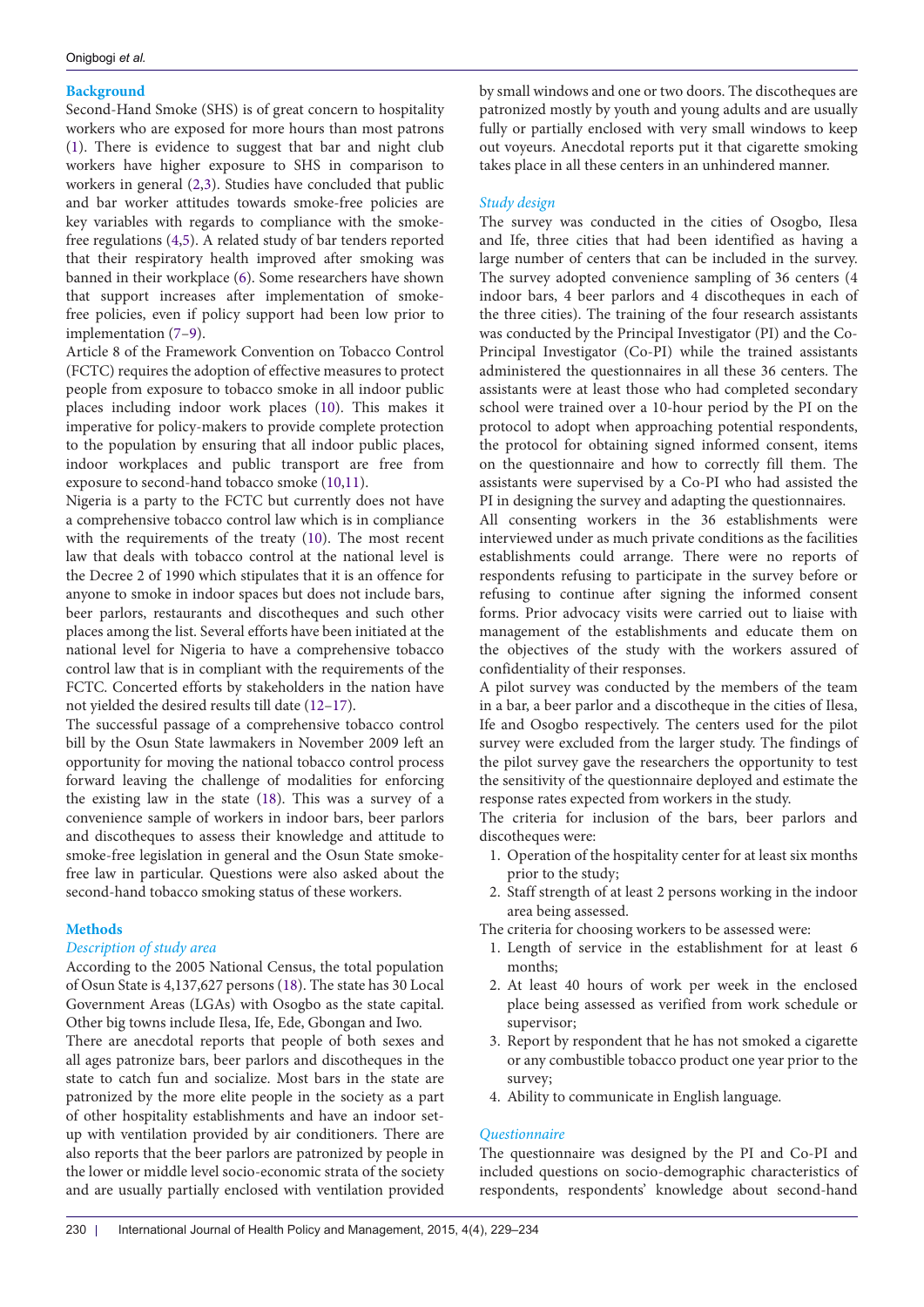smoking, respondents' attitude to smoke-free law generally and the Osun smoke-free law in particular and respondents' experiences with second-hand smoking. The questionnaires were administered to the workers at their convenience during peak hours usually in the late evenings in most centers. The training workshop for the questionnaire administrators also focused on the challenges that they were likely to face on the field and how they could overcome them. There were daily debriefing sessions conducted by the PI and the Co-PI the morning after questionnaire administration on each of the days.

#### *Data analysis*

Data analysis included descriptive analysis of all the variables. Data was analyzed with univariate and bivariate analysis of variables of interest in determining knowledge and attitude to the smoke-free law using SPSS version 15.0 for Windows. A P value of less than or equal to 0.05 was considered to constitute a statistically significant association. For questions on attitudes, respondents were asked whether they agreed, not sure or disagreed with the items; answer choices were offered on a three-point Likert scale. Disagree-2, Not sure-1, and Agree-0 with attitudinal score greater that 50% graded as good attitude.

#### **Results**

A total of 154 respondents were interviewed in three major categories of establishments i.e. beer parlors, bars and discotheques. [Table 1](#page-2-0) highlights the socio-economic distribution of respondents. The gender distribution was almost equal with 75 (48.0%) male and 79 (52.0%) being female respondents. Respondents' ages ranged from 16 to 80 years with a mean of 28.1±11.3 years. Majority (72.2%) of the establishments surveyed were beer parlors, 23.8% were bars while 4.0% were discotheques.

[Table 2](#page-2-1) is a reflection of the overall grading of the knowledge demonstrated by respondents about the health effects of second-hand smoking. It shows that respondents had a good knowledge of the effects of SHS on health (70.2%).

Table 3 highlights the awareness of respondents about the smoke-free law in general and the specifics about the Osun State smoke-free law in particular. A total of 116 respondents (75.0%) were aware of the general smoke-free law with 103 (67.3%) being aware of the Osun State smoke-free law although none of them had ever seen a copy of the law.

[Tables 4](#page-3-0), [5](#page-3-1) and [6](#page-3-2) reflect that a high proportion (60.0%) were in support of the Osun smoke-free law although 54% of them thought that the implementation of the law could reduce revenue and jeopardize their income while 52% thought that the implementation could reduce customer satisfaction. Attitude to second-hand smoking was generally positive with 72.0% of them having no tolerance for second-hand tobacco smoke in their homes.

[Table 7](#page-3-3) reveals that most participants (95.5%) had been exposed to tobacco smoke in the workplace within the past week with 30 (24.0%) having been exposed to passive smoking in another enclosed spaces within the same period. The difference observed was statistically significant (P=0.002). The median duration of exposure to passive smoking in the

#### <span id="page-2-0"></span>**Table 1.** Socio-demographic characteristics of respondents

| able in obbit domographic characteristics of respondents |            |              |  |  |  |
|----------------------------------------------------------|------------|--------------|--|--|--|
| Variables (N= 154)                                       | Number (%) | CI 95%       |  |  |  |
| Age (years)                                              |            |              |  |  |  |
| <21 years                                                | 43 (28.0)  | 21.4-35.4    |  |  |  |
| $21 - 30$ years                                          | 62(40.0)   | 32.8-48.1    |  |  |  |
| $31 - 40$ years                                          | 31 (20.0)  | 13.8-26.5    |  |  |  |
| >40 years                                                | 18 (12.0)  | $6.6 - 16.8$ |  |  |  |
| Gender                                                   |            |              |  |  |  |
| Male                                                     | 75 (48.0)  | 40.8-56.6    |  |  |  |
| Female                                                   | 79 (52.0)  | 43.4-59.2    |  |  |  |
| Religion                                                 |            |              |  |  |  |
| Christianity                                             | 100 (65.0) | 57.4-72.5    |  |  |  |
| Islam                                                    | 54 (35.0)  | 27.5-42.6    |  |  |  |
| Highest level of education                               |            |              |  |  |  |
| Primary                                                  | 50 (32.0)  | 25.1-39.9    |  |  |  |
| Secondary                                                | 81 (52.5)  | 44.7-60.5    |  |  |  |
| Tertiary                                                 | 23(15.5)   | $9.3 - 20.6$ |  |  |  |
| Marital status                                           |            |              |  |  |  |
| Single                                                   | 90 (58.5)  | 50.7-66.2    |  |  |  |
| Married                                                  | 40 (26.0)  | 19.0-32.9    |  |  |  |
| Divorced/separated                                       | 24 (15.5)  | $9.9 - 21.3$ |  |  |  |
| Average work hours per day                               |            |              |  |  |  |
| < 8                                                      | 23 (14.9)  | $9.3 - 20.6$ |  |  |  |
| $8 - 12$                                                 | 11(7.1)    | $3.1 - 11.2$ |  |  |  |
| $13 - 16$                                                | 10(6.5)    | $2.6 - 10.4$ |  |  |  |
| >16                                                      | 110 (71.5) | 64.3-78.6    |  |  |  |
| Type of hospitality center                               |            |              |  |  |  |
| Beer parlors                                             | 111 (72.2) | 65.0-79.2    |  |  |  |
| Bars                                                     | 37 (23.8)  | 17.3-30.8    |  |  |  |
| <b>Discotheques</b>                                      | 6(4.0)     | $0.8 - 7.0$  |  |  |  |

<span id="page-2-1"></span>

|  |  | Table 2. Overall Knowledge grade about the effect of SHS (N= 154) |  |  |  |  |  |  |  |
|--|--|-------------------------------------------------------------------|--|--|--|--|--|--|--|
|--|--|-------------------------------------------------------------------|--|--|--|--|--|--|--|

| <b>Variable</b> | Number (%) | CI 95%        |
|-----------------|------------|---------------|
| Good knowledge  | 108 (70.2) | 62.9-77.4     |
| Fair knowledge  | 21(13.6)   | $8.2 - 19.1$  |
| Poor knowledge  | 25(16.2)   | $10.4 - 22.1$ |

SHS= Second-Hand Smoke

#### **Table 3.** Respondents' attitude towards SHS

| Respondents (N= 154)                            | Number (%)                            | CI 95%                                 |
|-------------------------------------------------|---------------------------------------|----------------------------------------|
| Believes SHS causes ill health                  |                                       |                                        |
| Agree<br>Undecided                              | 92 (59.7)<br>21 (13.6)                | 52.0-67.5<br>$8.2 - 19.1$              |
| <b>Disagree</b>                                 | 41 (26.7)                             | 19.6-33.6                              |
| Believes SHS causes early death                 |                                       |                                        |
| Agree<br>Undecided<br><b>Disagree</b>           | 82 (53.2)<br>50 (32.5)<br>22 (14.3)   | 45.4-61.1<br>25.1-39.9<br>$8.8 - 19.8$ |
| SHS should not be allowed at<br>home            |                                       |                                        |
| Agree<br>Undecided<br><b>Disagree</b>           | 110 (72.0)<br>11 $(7.0)$<br>33 (22.0) | 64.3-78.6<br>$3.1 - 11.2$<br>14.9-27.9 |
| Prefers to have a smoke-free<br>workplace       |                                       |                                        |
| Agree<br>Undecided<br><b>Disagree</b>           | 134 (87.0)<br>6(3.9)<br>14 (9.1)      | 81.7-92.3<br>$0.8 - 7.0$<br>4.6-13.6   |
| Supports ban on smoking in all<br>public places |                                       |                                        |
| Agree                                           | 135 (87.7)                            | 82.5-92.9                              |
| Undecided                                       | 7(4.5)                                | $1.3 - 7.8$                            |
| <b>Disagree</b>                                 | 12(7.8)                               | $3.6 - 12.0$                           |

SHS= Second-Hand Smoke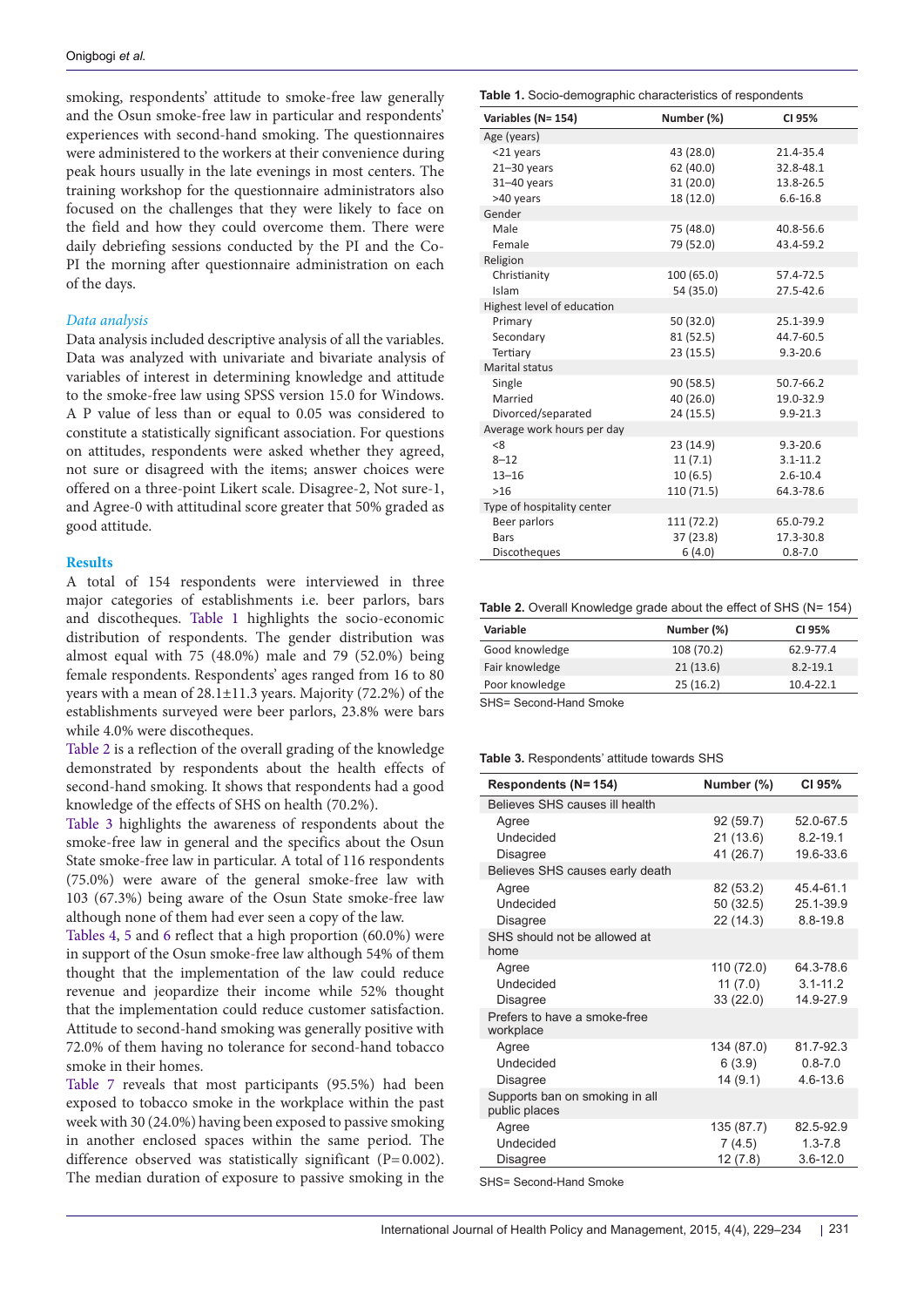<span id="page-3-0"></span>

| Table 4. Knowledge of the Osun State anti-smoking law |  |  |  |  |
|-------------------------------------------------------|--|--|--|--|
|-------------------------------------------------------|--|--|--|--|

| Respondent (N= 154)                                                                           | Number (%) | CI 95%        |
|-----------------------------------------------------------------------------------------------|------------|---------------|
| Is aware of the Osun State smoke-free law                                                     | 116 (75.0) | 68.5-82.1     |
| Is aware of some components of the law                                                        | 41(26.6)   | 19.6-33.6     |
| Is aware of the date of commencement of<br>enforcement                                        | 6(3.8)     | $0.8 - 7.0$   |
| Is aware of the places where the law<br>prohibits smoking                                     | 51(33.1)   | $25.7 - 40.6$ |
| Is aware of the need for smoking and non-<br>smoking sections in indoor hospitality centers   | 61(39.6)   | 31.9-47.3     |
| Is aware that Hospitality centers are supposed<br>to hang smoke-free signs in enclosed places | 21(13.6)   | $8.2 - 19.1$  |

<span id="page-3-1"></span>**Table 5.** Respondents overall attitude to Osun smoke-free law

| Variable          | Number (%) | CI 95%    |
|-------------------|------------|-----------|
| Positive attitude | 116 (75.0) | 68.5-82.1 |
| Negative attitude | 38(25.0)   | 17.9-31.5 |

<span id="page-3-2"></span>**Table 6.** Belief of respondents about the effect of smoke-free laws on revenue and customer satisfaction (N= 154)

| Respondent believes the smoke-<br>free law would have an effect | <b>Direction</b><br>of effect | Number<br>$(\%)$ | CI 95%       |
|-----------------------------------------------------------------|-------------------------------|------------------|--------------|
|                                                                 | Decrease                      | 83 (54.0)        | 46.0-61.8    |
| Revenue                                                         | Increase                      | 44 (28.5)        | 21.4-35.7    |
|                                                                 | No effect                     | 27(17.5)         | 11.5-23.5    |
|                                                                 | Decrease                      | 80 (52.0)        | 44.1-59.8    |
| Customer satisfaction                                           | Increase                      | 20(12.9)         | $7.7 - 18.3$ |
|                                                                 | No effect                     | 54 (35.1)        | 27.5-42.6    |
|                                                                 |                               |                  |              |

<span id="page-3-3"></span>

|  | Table 7. Self-reported level of exposure to SHS in one week (N= 154) |  |  |  |  |  |
|--|----------------------------------------------------------------------|--|--|--|--|--|
|--|----------------------------------------------------------------------|--|--|--|--|--|

| Variable                | Exposure (%) | Non-exposure (%) |
|-------------------------|--------------|------------------|
| Work                    | 147 (95.5)   | 7(4.5)           |
| Home and other places   | 30(19.4)     | 124 (80.5)       |
| SHS= Second-Hand Smoke. |              |                  |

*P*= 0.002

workplace was 4.5 months (range 2–7 months).

#### **Discussion**

Our study demonstrates that a despite a high level of general awareness of the health implications of second-hand smoking, most workers in these centers were not aware of how the smoke-free law could protect them and in fact had not experienced any protection from second-hand smoking. This agrees with a similar study that reported significant public support for smoke-free policy in work and public places, and awareness of the health hazards in Ghana but concluded that the awareness of current smoke-free policy was low as most people reported that smoking was still permitted in their workplaces ([19](#page-4-15)).

Our findings point to the fact that 92 (59.7%) of our respondents believed that second-hand tobacco smoke causes ill health and 82 (53.2%) believed that it causes death with 134 (87.0%) supporting an outright ban in the workplace,

their individual thoughts did not seem to reflect on the management of these centers and on the view of their trade associations. Traditionally, apart from tobacco companies, the main opposition to smoke-free legislations has come from hospitality associations and hospitality venue owners, who argue that smoking bans have an adverse economic effect on the hospitality industry although the evidence has been contrary [\(20\)](#page-4-16). Studies conducted using data from 30 communities of California and Colorado in the USA however, found no negative economic impact. Food, drinking and accommodation services were also used as economic indicators in assessing the state-wide Massachusetts with no significant evidence that state-wide tobacco regulation had affected in any negative way the different economic indicators [\(21](#page-4-17)[,22\)](#page-4-18). Studies from Canada and Norway came to a similar conclusion showing no decrease in the sales of restaurants and bars ([23](#page-4-19),[24](#page-4-20)). Other studies conducted in Canada, the United States and New Zealand found that the hospitality sector experienced spme growth after the ban was introduced [\(25](#page-4-21)[–32\)](#page-5-0). These studies agree with our findings based on the response from the workers. However, we had the limitation of a subjective assessment by these workers because no independent economic analysis was carried out to ascertain their perception that a ban on smoking would not affect their services.

Effective implementation of smoke-free legislation has remained a challenge in many developing countries with complete or partial bans on indoor smoking. Studies have found that support in many of these developing countries do not necessarily equate to enforcement [\(16\)](#page-4-22). The high levels of awareness of health risks associated with smoking in this developing country setting compares with that pertaining in developed countries [\(20–](#page-4-16)[25\)](#page-4-21). We found that despite a low level of advocacy as reported in studies in other African countries, the generally high level of support for smoke-free public places may be a reflection of a pre-existing cultural or religious aversion to cigarette smoking [\(15\)](#page-4-23). Such traditional aversions to smoking could be used by agents of government in galvanising public support for enforcement of the Osun State smoke-free law.

Many developing countries, including Nigeria do not have a legal framework for enforcement of tobacco policies and legislation ([19](#page-4-15)). This is in contrast to what has been reported in developed countries [\(20](#page-4-16)[–32\)](#page-5-0). There is therefore a need for review of existing legislation in Osun State with a view of determining enforcement mechanisms that work. An effective implementation of this policy in this state could rekindle the national efforts aimed at effective legislation.

Our findings also indicate that despite a high level of support for tobacco control policy among workers interviewed in this state, implementation may remain a challenge because of the economic disadvantage of many of the workers in this industry.

#### **Limitations**

The key limitations are the limited sample size and the use of a convenience sample, which ultimately jeopardizes the ability to generalize the findings. Our study also has the limitation of recall bias especially as it concerns questions on the health risk of exposure to second-hand tobacco smoke. We also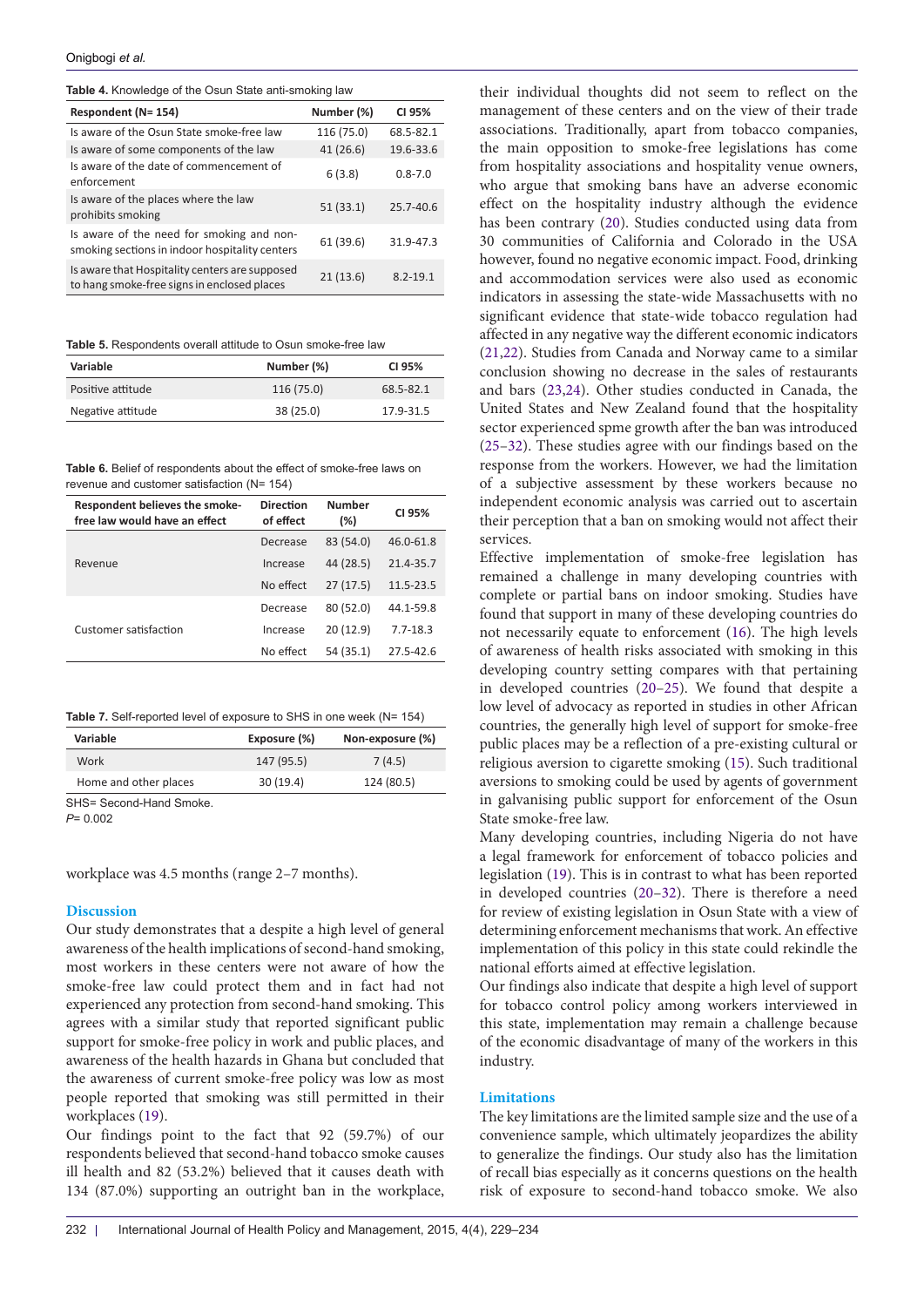acknowledge that there might have been some imprecision in the reports by bar workers due to the difficulty in securing the highest degree of privacy for all respondents.

## **Conclusion**

Most of the workers were aware of SHS but less than half of them were aware of the Osun State smoke-free policy and nearly all were exposed to SHS at work. These findings point to a problem with enforcement of the law and calls for policy level interventions targeted at relevant governmental agencies. These comprehensive smoke-free interventions should however seek to address economic concerns of workers and owners of the businesses by presenting results from other climes which suggest a minimal chance of economic problems. Addressing this critical concern would go a long way in ensuring effective implementation.

## **Acknowledgements**

Funding for this research was generated from the researchers.

#### **Ethical issues**

Ethical approval was obtained from the Ladoke Akintola University Ethics Committee. Written informed consent was obtained from participants highlighting the basis of the study and requesting for consent for follow-up surveys. The numeric codes corresponding to the names of the respondents were separated from the body of the data itself and were thereafter treated with confidentiality with only the PI and Co-PI having access to them.

#### **Competing interests**

The authors declare that they have no competing interests.

#### **Authors' contributions**

OOO: Concept development and article write-up; OD and MO: Data analysis and article write-up; OS: Data collection and article write-up.

#### **Authors' affiliations**

<span id="page-4-1"></span><span id="page-4-0"></span>1 Department of Community Health and Primary Care, College of Medicine, University of Lagos, Lagos, Nigeria. <sup>2</sup>Department of Community Health, Lagos University Teaching Hospital, Lagos, Nigeria.

#### **References**

- <span id="page-4-2"></span>1. US Environmental Protection Agency. *Respiratory health effects of passive smoking: lung cancer and other disorders.*  Washington, DC: US Environmental Protection Agency, Office of Air and Radiation; 1992.
- <span id="page-4-3"></span>2. Siegel M. Involuntary smoking in the restaurant workplace. A review of employee exposure and health effects. *JAMA* 1993; 270: 490-3. doi: [10.1001/jama.1993.03510040094036](http://dx.doi.org/10.1001/jama.1993.03510040094036 )
- <span id="page-4-4"></span>3. Maskarinec MP, Jenkins RA, Counts RW, Dindal AB. Determination of exposure to environmental tobacco smoke in restaurant and tavern workers in one US city. *J Expo Anal Environ Epidemiol* 2000; 10: 36-49. doi: [10.1038/sj.jea.7500069](http://dx.doi.org/10.1038/sj.jea.7500069 )
- <span id="page-4-5"></span>4. Alesci NL, Forster JL, Blaine T. Smoking visibility, perceived acceptability, and frequency in various locations among youth and adults. *Prev Med* 2003; 36: 272-81. doi: [10.1016/s0091-](http://dx.doi.org/10.1016/s0091-7435(02)00029-4 ) [7435\(02\)00029-4](http://dx.doi.org/10.1016/s0091-7435(02)00029-4 )
- <span id="page-4-6"></span>5. Tang H, Cowling DW, Stevens CM, Lloyd JC. Changes of knowledge, attitudes, beliefs, and preference of bar owner and staff in response to a smoke-free bar law. *Tob Control* 2004;13: 87-9. doi: [10.1136/tc.2003.004390](http://dx.doi.org/10.1136/tc.2003.004390 )
- <span id="page-4-7"></span>6. Eisner MD, Smith AK, Blanc PD. Bartenders' respiratory health after establishment of smoke-free bars and taverns. *JAMA* 1998; 280: 1909-14. doi: [10.1001/jama.280.22.1909](http://dx.doi.org/10.1001/jama.280.22.1909 )
- <span id="page-4-8"></span>7. Pursell L, Allwright S, O'Donovan D, Paul G, Kelly A, Mullally

BJ, *et al.* Before and after study of bar workers' perceptions of the impact of smoke-free workplace legislation in the Republic of Ireland*. BMC Public Health* 2007; 7*:* 131*.* doi: [10.1186/1471-](http://dx.doi.org/10.1186/1471-2458-7-131 ) [2458-7-131](http://dx.doi.org/10.1186/1471-2458-7-131 )

- 8. Rayens MK, Hahn EJ, Langley RE, Hedgecock S, Butler KM, Greathouse-Maggio L*.* Public opinion and smokefree laws*. Policy Polit Nurs Pract* 2007; 8: 262-70. doi: [10.1177/1527154407312736](http://dx.doi.org/10.1177/1527154407312736 )
- <span id="page-4-9"></span>9. Tang H, Cowling DW, Lloyd JC, Rogers T, Koumjian KL, Stevens C*.* Changes of attitudes and patronage behaviors in response to a smoke-free bar law*. Am J Public Health* 2003*;* 93*:* 611*-*7*.* doi: [10.2105/ajph.93.4.611](http://dx.doi.org/10.2105/ajph.93.4.611 )
- <span id="page-4-10"></span>10. World Health Organization (WHO). *WHO Framework Convention on Tobacco Control*. Geneva; WHO; 2005
- <span id="page-4-11"></span>11. Surgeon General of the United States. The Health Consequences of Involuntary Exposure to Tobacco Smoke: A Report of the Surgeon General. [updated 2006 June 27; cited 2013 February 12]. Available from: [http://www.surgeongeneral.gov/library/](http://www.surgeongeneral.gov/library/reports/secondhandsmoke/fullreport.pdf ) [reports/secondhandsmoke/fullreport.pdf](http://www.surgeongeneral.gov/library/reports/secondhandsmoke/fullreport.pdf )
- <span id="page-4-12"></span>12. Salawu F, Danburam A, Agbo J, Onye-eri K. Awareness of the risks of cigarette smoking among patients in northeast Nigeria. *Sahel Medical Journal* 2007; 10: 29-33. doi: [10.4314/smj2.](http://dx.doi.org/10.4314/smj2.v10i1.12927 ) [v10i1.12927](http://dx.doi.org/10.4314/smj2.v10i1.12927 )
- 13. Ibeh CC, Ele PU. Prevalence of cigarette smoking in young Nigerian females. *Afr J Med Med Sci* 2003; 32: 335-8.
- 14. Salawu F, Danburam A, Isa B, Agbo J. Cigarette smoking habits among adolescents in northeast Nigeria. *Int J Epidemiol* 2010; 8(1). Available from: [https://ispub.com/IJE/8/1/4789](https://ispub.com/IJE/8/1/4789 )
- <span id="page-4-23"></span>15. Faseru B, Barengo NC, Sandström HP, Omokhodion F. Smoking behavior and perception of risk among medical students in Ibadan, Nigeria. *Global Heart* 2006; 2: 103-9. doi: [10.1016/j.](http://dx.doi.org/10.1016/j.precon.2006.10.001 ) [precon.2006.10.001](http://dx.doi.org/10.1016/j.precon.2006.10.001 )
- <span id="page-4-22"></span>16. Elegbeleye OO, Femi-Pearse D. Incidence and variables contributing to onset of cigarette smoking among secondary school children and medical students in Lagos, Nigeria. *Br J Prev Soc Med* 1976; 30: 66-70. doi: [10.1136/jech.30.1.66](http://dx.doi.org/10.1136/jech.30.1.66 )
- <span id="page-4-13"></span>17. Omokhodion FO, Faseru BO. Perception of cigarette smoking and advertisement among senior secondary school students in Ibadan, Nigeria. *West Afr J Med* 2001; 26: 206-9. doi: [10.4314/](http://dx.doi.org/10.4314/wajm.v26i3.28310 ) [wajm.v26i3.28310](http://dx.doi.org/10.4314/wajm.v26i3.28310 )
- <span id="page-4-14"></span>18. National Population Commission (NPC). Nigerian Population Facts and Figures 2005 [internet]. [cited 2013 May 12]. Available from: [http://www.population.gov.ng](http://www.population.gov.ng )
- <span id="page-4-15"></span>19. Owusu-Dabo E, Lewis S, McNeill A, GilmoreA, Britton J. Support for smoke-free policy, and awareness of tobacco health effects and use of smoking cessation therapy in a developing country. *BMC Public Health* 2011; 11: 572. doi: [10.1186/1471-2458-11-](http://dx.doi.org/10.1186/1471-2458-11-572 ) [572](http://dx.doi.org/10.1186/1471-2458-11-572 )
- <span id="page-4-16"></span>20. Scollo M, Lal A, Hyland A, Glantz S. Review of the quality of studies on the economic effects of smoke-free policies on the hospitality industry. *Tob Contro*l 2003, 12: 13-20. doi: [10.1136/](http://dx.doi.org/10.1136/tc.12.1.13 ) [tc.12.1.13](http://dx.doi.org/10.1136/tc.12.1.13 )
- <span id="page-4-17"></span>21. Alpert HR, Carpenter CM, Travers MJ, Connolly GN. Environmental and economic evaluation of the Massachusetts smoke-free workplace law. *J Community Health* 2007; 32: 269- 81. doi: [10.1007/s10900-007-9048-6](http://dx.doi.org/10.1007/s10900-007-9048-6 )
- <span id="page-4-18"></span>22. Eriksen M, Chaloupka F. The economic impact of Clean Indoor Air Laws. *CA Cancer J Clin* 2007; 57: 367-78. doi: [10.3322/](http://dx.doi.org/10.3322/ca.57.6.367 ) [ca.57.6.367](http://dx.doi.org/10.3322/ca.57.6.367 )
- <span id="page-4-19"></span>23. Luk R, Ferrence R, Gmel G. The economic impact of a smoke-free bylaw on restaurant and bar sales in Ottawa, Canada. *Addiction* 2006; 101: 738-45. doi: [10.1111/j.1360-0443.2006.01434.x](http://dx.doi.org/10.1111/j.1360-0443.2006.01434.x )
- <span id="page-4-20"></span>24. Melberg HO, Lund KE. Do smoke free laws affect revenues in pubs and restaurants? *Eur J Health Econ* 2012; 13: 93-9. doi: [10.1007/s10198-010-0287-6](http://dx.doi.org/10.1007/s10198-010-0287-6 )
- <span id="page-4-21"></span>25. World Health Organization (WHO). *Tobacco or Health: a global*